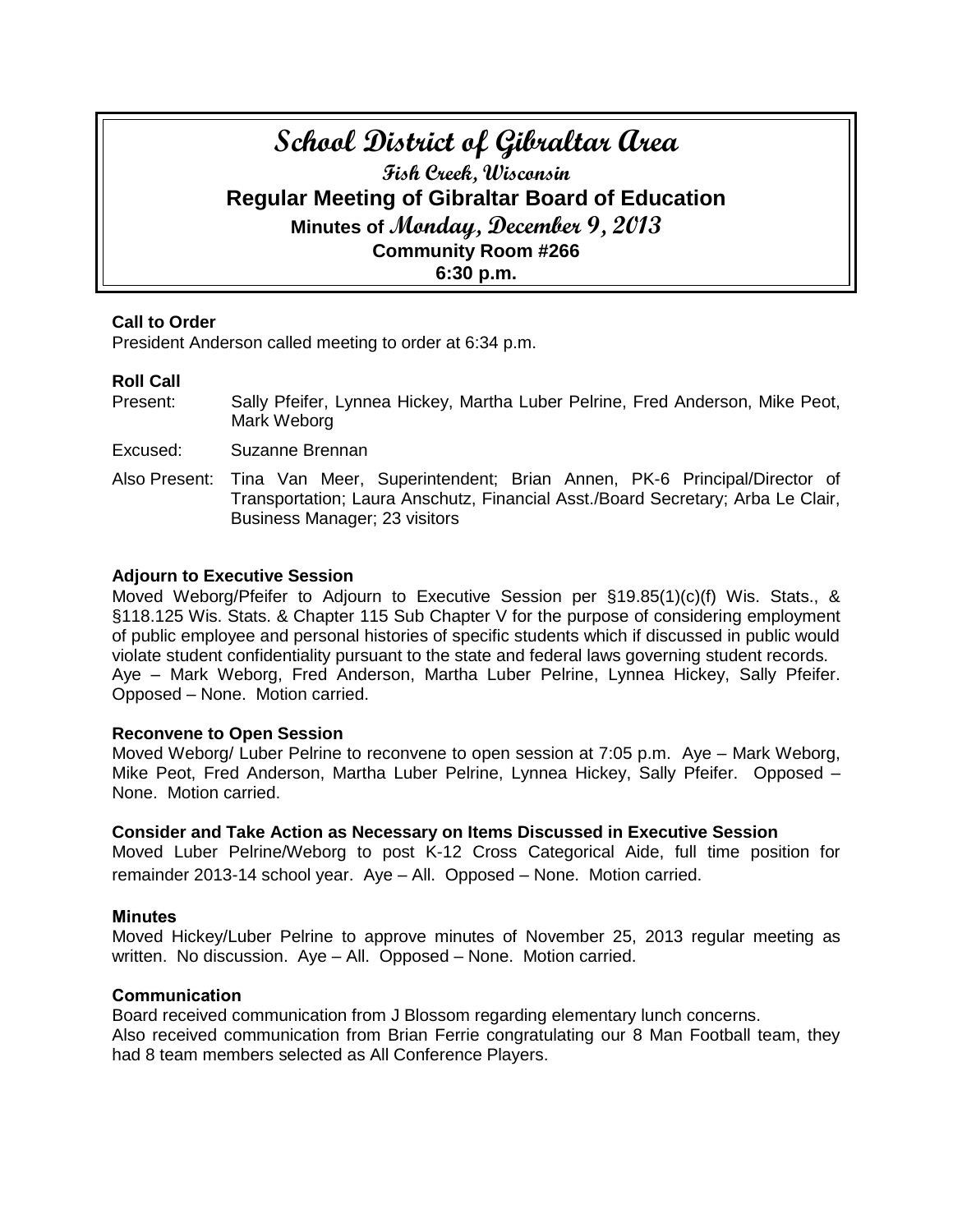# **Regular Meeting of Gibraltar Board of Education Minutes of December 9, 2013 Page 2**

# **Open Discussion**

- Hickey Just returned from Association of Education Services Convention brought materials back to share with District; all Board members were given copies of materials to review. Thought it was a great conference with relevant information.
- Pfeifer Regarding the Blossom letter and Elementary lunch concern has heard other comments from parents, what has changed this year? Actual time was 1 hour last year and is now 45 minutes. Lunch Schedule was adjusted to allow for teacher collaboration. Coat hooks have been ordered for the band hallway so students can hang their outdoor clothes while eating and head straight outside when done.
- Wendy Minten concerned with hooks in hallway, safety? Children have had to bring their coats and lunches to specials and pile them somewhere. Is it possible to take out 5 -7 minutes of ELA time for winter to allow easier transition?
- Kaila Lhost recently ate lunch with her children and felt 3-5 grades are not allowed a long enough time to eat.
- Pfiefer announced she will not be running for reelection.
- Jen Riley petitioned the Board for a "Lice Policy". Read petition and presented it to Anderson for consideration. School nurse? How to better educate parents? Would like policy to outline responsibilities.
- Peot attended the MS Concert and was impressed again.

# **Administrative Reports** *were submitted electronically and also available in hard copy*.

*Le Clair* attended WASBO winter conference was very good. Has been working with Baird model and will be attending their conference later this week. Copies of Annual Audit from Jim Parsons Office were given to Board members for review, we passed our audit

*Annen* gave a brief update on educator effectiveness and evaluation timeline. Elementary Concert is coming up next week.

*Van Meer* School messenger will be used for school delays and closings going forward. Fourth and Fifth Grade will be participating this year in the smarter balance testing pilot. State is providing grants for Teachscape licenses, is looking to have user licenses for all teachers.

# **Payment of Bills**

Moved Weborg/Pfeifer to approve payment of bills totaling \$ \$ 179,576.71 as presented. No discussion. Aye – All. Opposed – None. Motion carried.